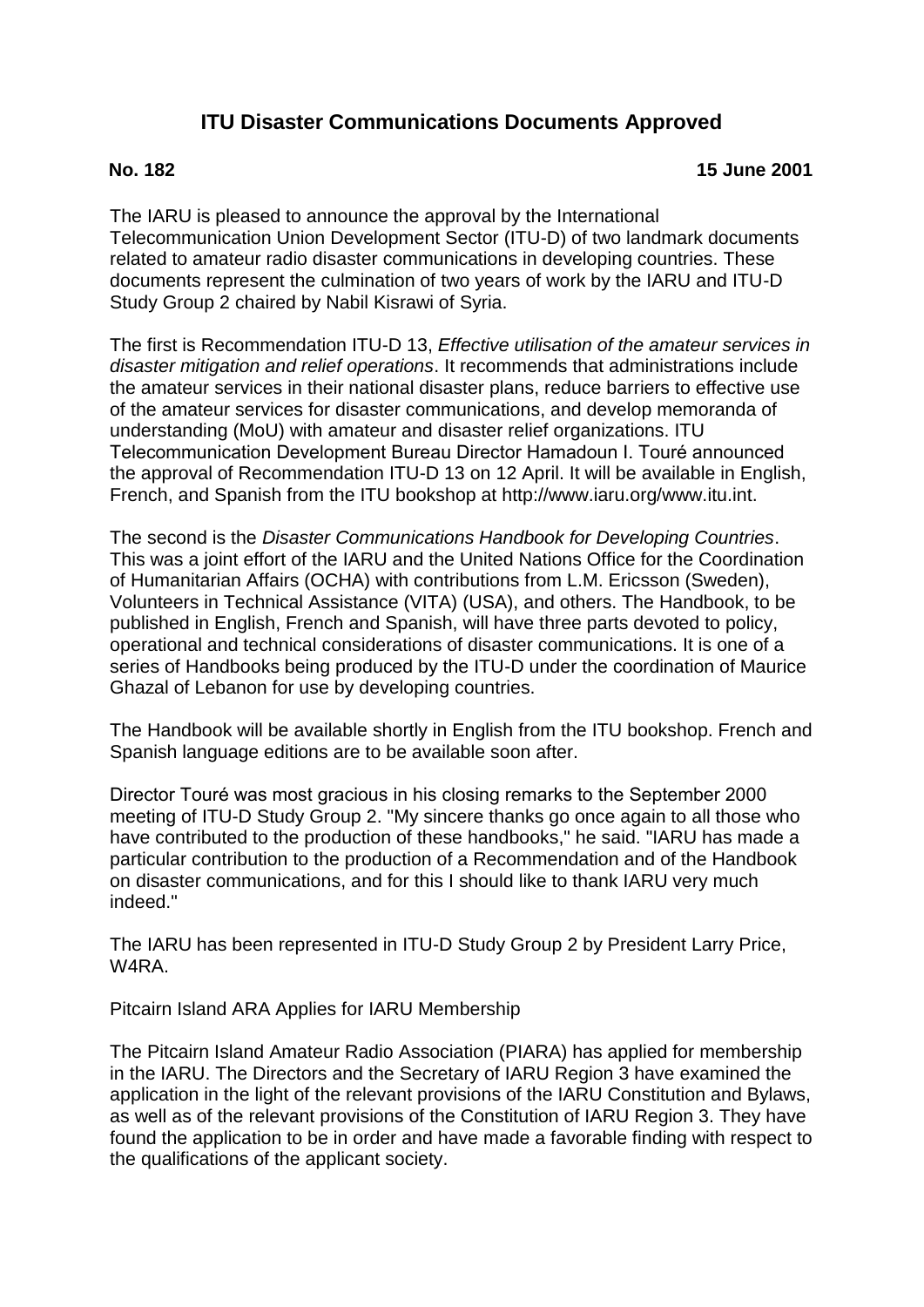PIARA is an independent non-profit organization to promote and develop amateur radio friendship, technical knowledge, and communication technology, providing public service and furthering the public interest, plus fostering international goodwill. It has 10 members, representing the entire population of resident amateur operators. PIARA reports that there are 23 amateurs licensed to operate including several temporary residents and visitors, plus one club station. Amateur Radio has special significance on Pitcairn Island, as it continues to provide the main communications link to the outside world.

Pitcairn Islands (including Pitcairn, Henderson, Ducie, and Oeno Islands) is an overseas territory of the United Kingdom. The application for IARU membership by PIARA is supported by the Radio Society of Great Britain. Due to transport difficulties from and to Pitcairn, PIARA has requested that the RSGB continue to represent PIARA at IARU Region 3 Conferences.

The officers include Tom Christian, VP6TC, President; Dennis Christian, VP6DR, Treasurer; Betty Christian, VP6YL, Secretary; and Kan Mizoguchi, VP6BK, IARU Liaison. The contact information for the IARU Liaison is: 4-5-3 Sakuragaoka, Tamashi, Tokyo 206-0013, Japan; email **[kanmiz@attglobal.net;](mailto:kanmiz@attglobal.net;)** telephone +81 423 71- 5886; fax +81 423 89-3824. The direct mailing address is: P.O. Box 88, Adamstown, Pitcairn Island, South Pacific Ocean via New Zealand;

Therefore, in compliance with the Bylaws pertaining to applications for membership the following proposal is presented to member societies for consideration:

### *Proposal No. 232*

The Secretary of IARU Region 3 has forwarded to the Administrative Council an application for IARU membership submitted by the Pitcairn Island Amateur Radio Association. The Directors and Secretary of Region 3 have examined the application and have found it to be in order, and so have made a favorable finding with regard to the application. Therefore, in accordance with Bylaw 3, it is proposed that the

#### **Pitcairn Island Amateur Radio Association**

be elected to membership.

A vote sheet for Proposal 232 and a return envelope are enclosed. The closing date for receipt by the International Secretariat of ballots on this proposal is five months from the date of issuance of this *Calendar*, or **15 November 2001**. **IARU Prepares for WRC-03**

The principal focus of your IARU officers is on preparing for the next ITU World Radiocommunication Conference, WRC-03, scheduled for four weeks beginning on 9 June 2003.

For the Amateur Services the most important item on the conference agenda is item 1.23, to consider realignment of the allocations around 7 MHz. Preparatory work on this item is taking place in ITU Radiocommunication Sector (ITU-R) Working Parties 8A and 6E. IARU representatives are participating actively in both, along with representatives of IARU member-societies who have been named to the national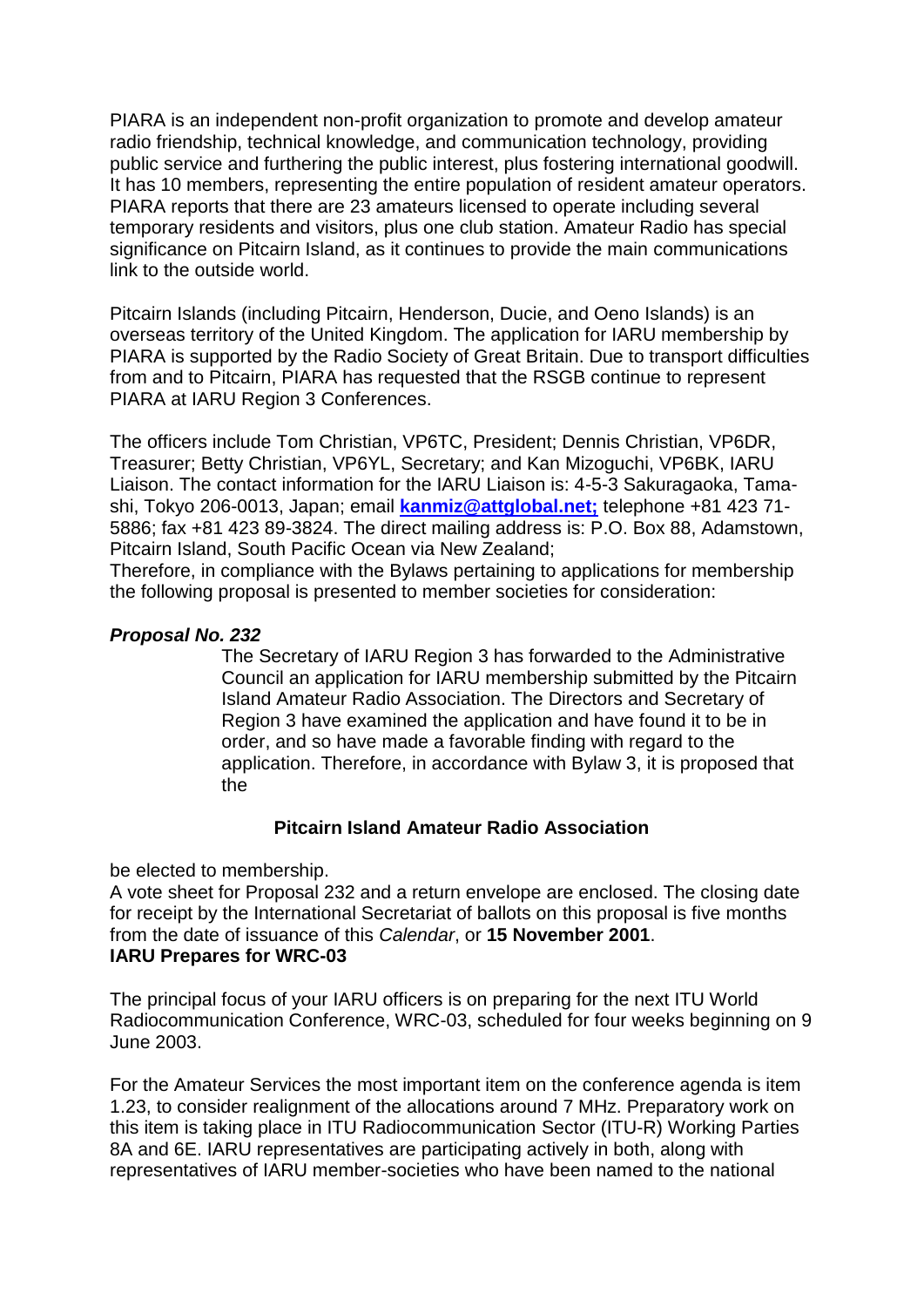delegations of their administrations. In support of their work the IARU has published an information paper in the form of a color booklet, *Amateur Service Spectrum Requirements at 7 MHz."* Two copies of this booklet were sent to each membersociety on 11 May for their use with their administrations. Limited quantities of additional copies are available for official use. Interested amateurs may view or download the document on the Web at **http://www.iaru.org/7-MHz-Spectrum.pdf (678 kB PDF file).**

Another important agenda item is item 1.7, to consider possible revision of Article S25 (the regulations pertaining specifically to the amateur and amateur-satellite services) and possible consequential changes to the terms and definitions in Article S1. This item also includes a review of the provisions of Article S19 concerning the formation of call signs in the amateur services in order to provide flexibility for administrations. Preparatory work is taking place in Working Party 8A, also with IARU participation.

Several other agenda items have the potential to affect the Amateur Services and require careful monitoring. For example, agenda item 1.36 is to examine the adequacy of HF broadcasting frequency allocations from about 4 MHz to 10 MHz. This has implications not only for the 7 MHz band but also for the upper portion of the 3.5 MHz band. Agenda item 1.38 is to consider provision of up to 6 MHz to the Earth exploration satellite service in the band 420-470 MHz; the proponents are known to be particularly interested in 432-438 MHz. Agenda item 1.20 is to consider additional allocations to the so-called Little LEO satellites below 1 GHz. Agenda item 1.3 is to consider globally or regionally harmonized bands for use by public protection agencies. The preparations for these and other agenda items are being watched closely by IARU volunteers and International Secretariat staff, with meetings being attended as required.

WRC-03 preparations are not confined to the ITU-R Working Parties. The regional telecommunications organizations are playing a greater role than ever before. IARU Region 1 is actively participating in CEPT, Region 2 is actively participating in CITEL, and Region 3 (with assistance from IARU Vice President David Wardlaw, VK3ADW) is actively participating in APT.

## **Region 2 Prepares for Conference**

The officers, directors, and member-societies of IARU Region 2 are preparing for the 14<sup>th</sup> General Assembly, to be held on 1-5 October in Guatemala City. In addition, an Extraordinary General Assembly will be held on 30 September for the purpose of considering proposals for review of the By-Laws of the Region.

Any member-societies in Region 2 (North, Central, and South America) that have not yet submitted their requests for hotel reservations should do so immediately, as the deadline for the special conference rate is 3 July 2001. Contact the Organizing Committee, Club de Radioaficionados de Guatemala (CRAG), at **[iaru-r2@guate.net](mailto:iaru-r2@guate.net)** or **[crag@guate.net](mailto:crag@guate.net)**.

A meeting of the IARU Administrative Council is scheduled to take place in Guatemala City on 6-8 October.